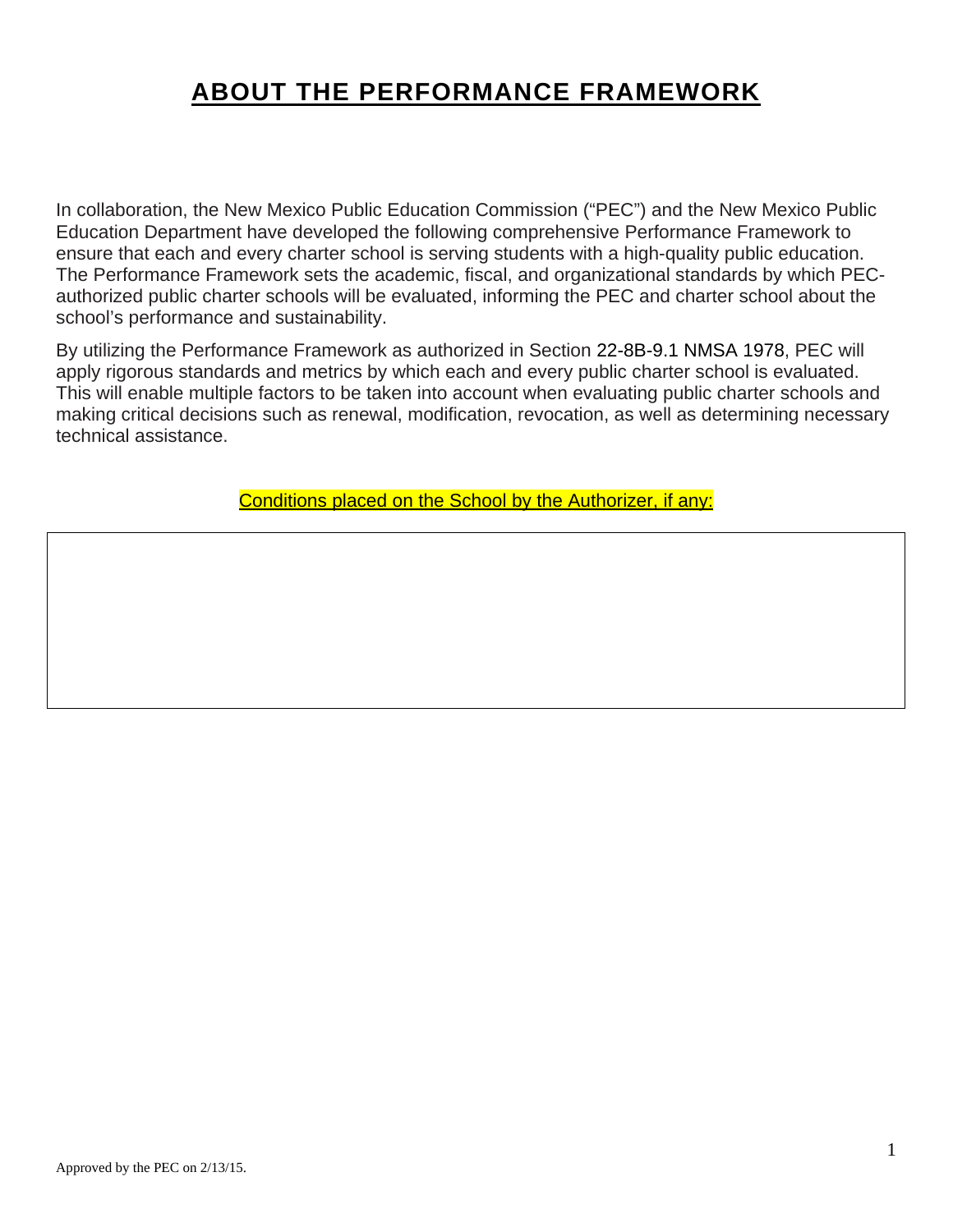# **ACADEMIC PERFORMANCE FRAMEWORK**

The Academic Performance Framework includes measures that allow the PEC to evaluate the school's academic performance or outcomes and was developed pursuant to the New Mexico Charter Schools Act. This section includes indicators, measures and metrics for student academic performance; student academic growth; achievement gaps in both proficiency and growth between student subgroups; if the charter school is a high school, post-secondary readiness; and, if the charter school is a high school, graduation rate (Section 22-8B-9.1.A. (1-3, 6, 7) NMSA 1978).

This section answers the evaluative question: Is the academic program a success? A charter school that meets the standards in this area is implementing its academic program effectively, and student learning is taking place.

For each measure, a school receives one of four ratings: "Exceeds Standard", "Meets Standard", "Does Not Meet Standard", or "Falls Far Below Standard".

NOTE: If a school identifies a group or cohort of students that are the students that will be assessed in an indicator set forth below, that cohort must include at least 70% of the students that would have been included had the total group been considered, unless otherwise agreed upon by the PEC. (i.e. "Students that have attended the School for 2 or more years" must include at least 70% of the students in the school.)

# **REQUIRED ACADEMIC PERFORMANCE INDICATORS**

### 1. STATE AND FEDERAL ACCOUNTABILITY SYSTEM

1. Is the school meeting acceptable standards according to New Mexico's A-F grading system? *Exceeds Standard:* 

 **The school received an A on the state's grading system.** 

*Meets Standard:* 

 **The school received a B on the state's grading system.** 

| <b>Meets Standard:</b><br>$\Box$ The school received a C on the state's grading system                | The school will write an improvement plan which they<br>believe will result in improved results for the students of<br>the school. This must be presented to the PEC for<br>approval within 40 calendar days from the release of<br>school grades. |
|-------------------------------------------------------------------------------------------------------|----------------------------------------------------------------------------------------------------------------------------------------------------------------------------------------------------------------------------------------------------|
| <b>Does Not Meet Standard:</b><br>$\Box$ The school received a D on the state's grading system        | The school will write an improvement plan which they<br>believe will result in improved results for the students of<br>the school. This must be presented to the PEC for<br>approval within 40 calendar days from the release of<br>school grades  |
| <b>Falls Far Below Standard:</b><br>$\square$ The school received an F on the state's grading system. | The school will write an improvement plan which they<br>believe will result in improved results for the students of                                                                                                                                |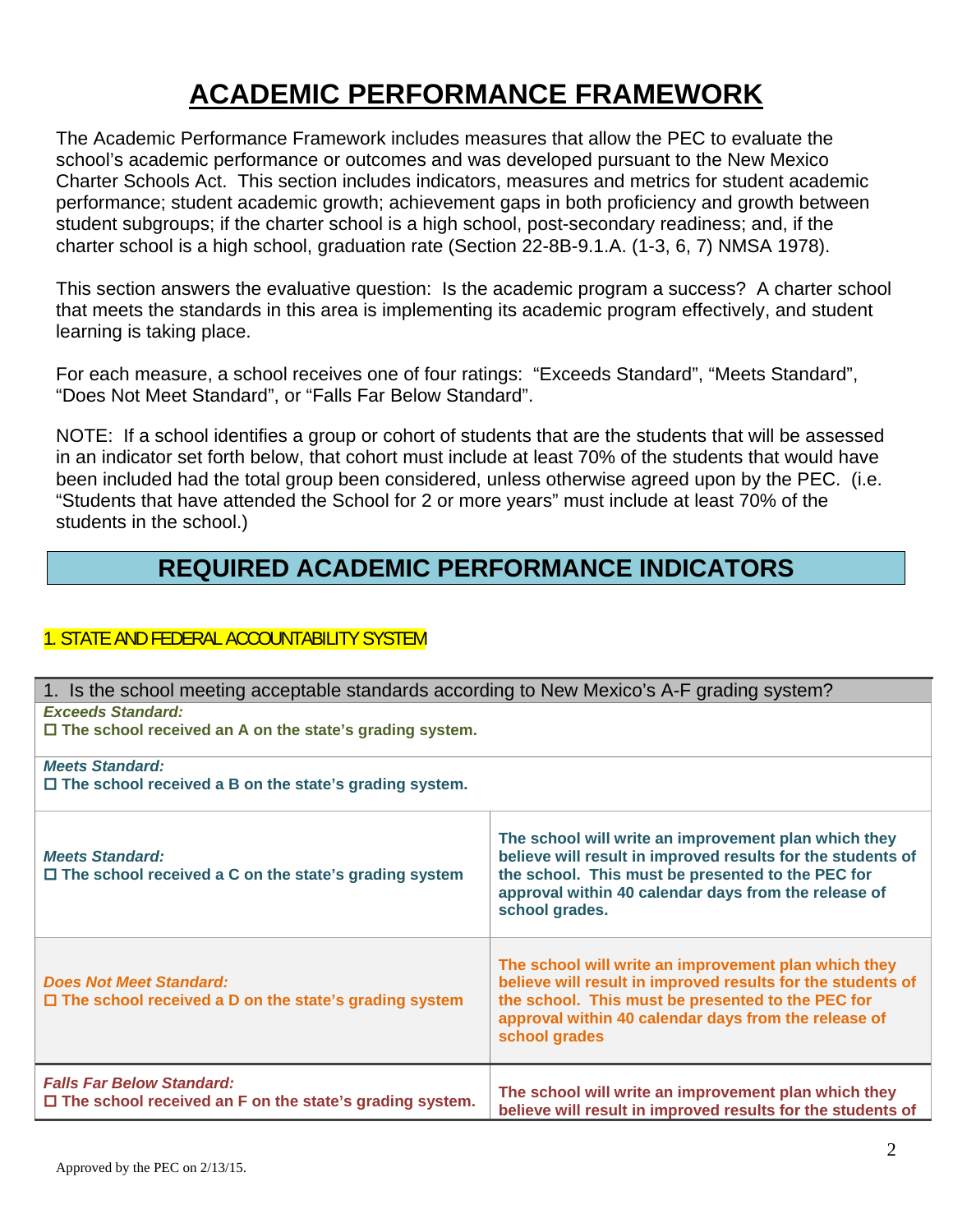### 1. STATE AND FEDERAL ACCOUNTABILITY SYSTEM

| the school. This must be presented to the PEC for<br>approval within 40 calendar days from the release of<br>school grades. |
|-----------------------------------------------------------------------------------------------------------------------------|
|                                                                                                                             |

#### 2. MISSION-SPECIFIC INDICATOR(S)

*Identify the Mission Specific Indicator(s) which shows the implementation of the school mission* 

| 2. Did the school meet its mission-specific indicator(s)?                                       |
|-------------------------------------------------------------------------------------------------|
| <b>Exceeds Standard:</b>                                                                        |
| $\Box$ The school surpassed the targets of its mission-specific indicator(s).                   |
|                                                                                                 |
| <b>Meets Standard:</b>                                                                          |
| $\Box$ The school substantially met the targets of its mission-specific indicator(s).           |
|                                                                                                 |
| <b>Does Not Meet Standard:</b>                                                                  |
| $\Box$ The school met at least 50 percent of the targets of its mission-specific indicator(s).  |
|                                                                                                 |
| <b>Falls Far Below Standard:</b>                                                                |
| $\Box$ The school met less than 50 percent of the targets of its mission-specific indicator(s). |
|                                                                                                 |

# **OPTIONAL ACADEMIC PERFORMANCE INDICATORS**

Section C of 22-8B-9.1(C) NMSA 1978 states: "*The performance framework shall allow for the inclusion of additional rigorous, valid and reliable indicators proposed by a charter school to augment external evaluations of its performance, provided that the chartering authority shall approve the quality and rigor of such proposed indicators and the indicators are consistent with the purposes of the Charter Schools Act."* The charter school may submit for review and approval by the PEC mission-specific and/or supplemental academic goals that are specific, measurable, rigorous, and directly address student academic performance.

Schools are encouraged, but not required, to identify goals in this area. However, the PEC believes that this section of the Frameworks provides an opportunity for a school to highlight things that it does well, and that sets it apart from other schools.

In particular, the PEC encourages schools to present indicators that address actions the school takes to ensure that its student population is "ready to learn."